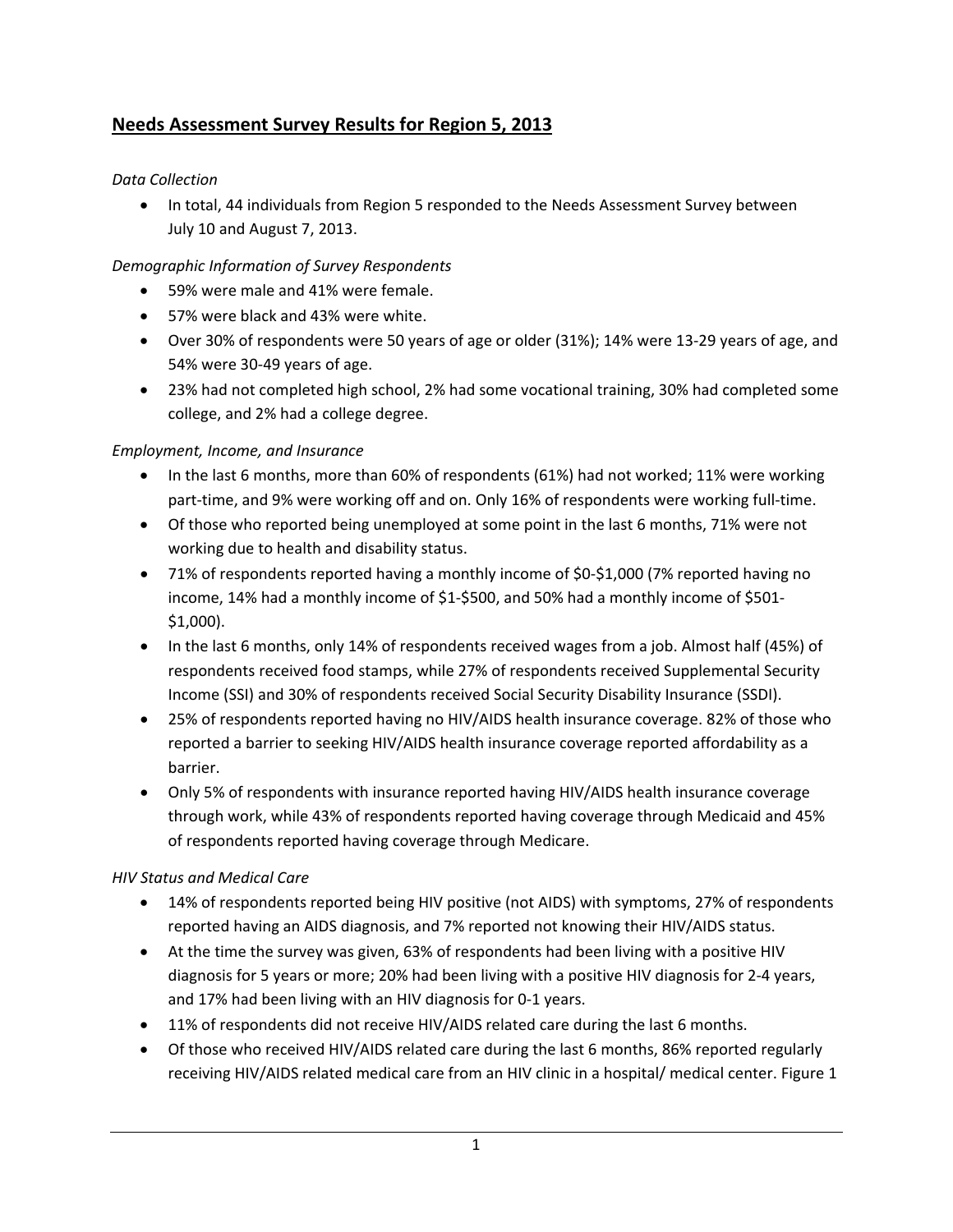depicts the distribution of sources that respondents reported receiving HIV/AIDS related medical care from in the past year.



#### **Figure 1. Regular Source for receiving HIV/AIDS Related Medical Care in the Past 6 months**

- 89% of respondents were taking HIV medications prescribed to them by a doctor during the past year.
- Of those that reported having HIV medications prescribed to them, 92% reported taking their HIV medication all of the time, 3% reported taking their HIV medication most of the time, and 5% reported taking their HIV medication some of the time.
- Of those that reported having HIV medications prescribed to them, 82% reported missing 0 doses in the 3 days before the survey was administered, 8% reported missing 1 dose, and 11% reported missing 2 or more doses.
- Figure 2 presents the distribution of medical care needs reported by persons who did not receive the selected services.